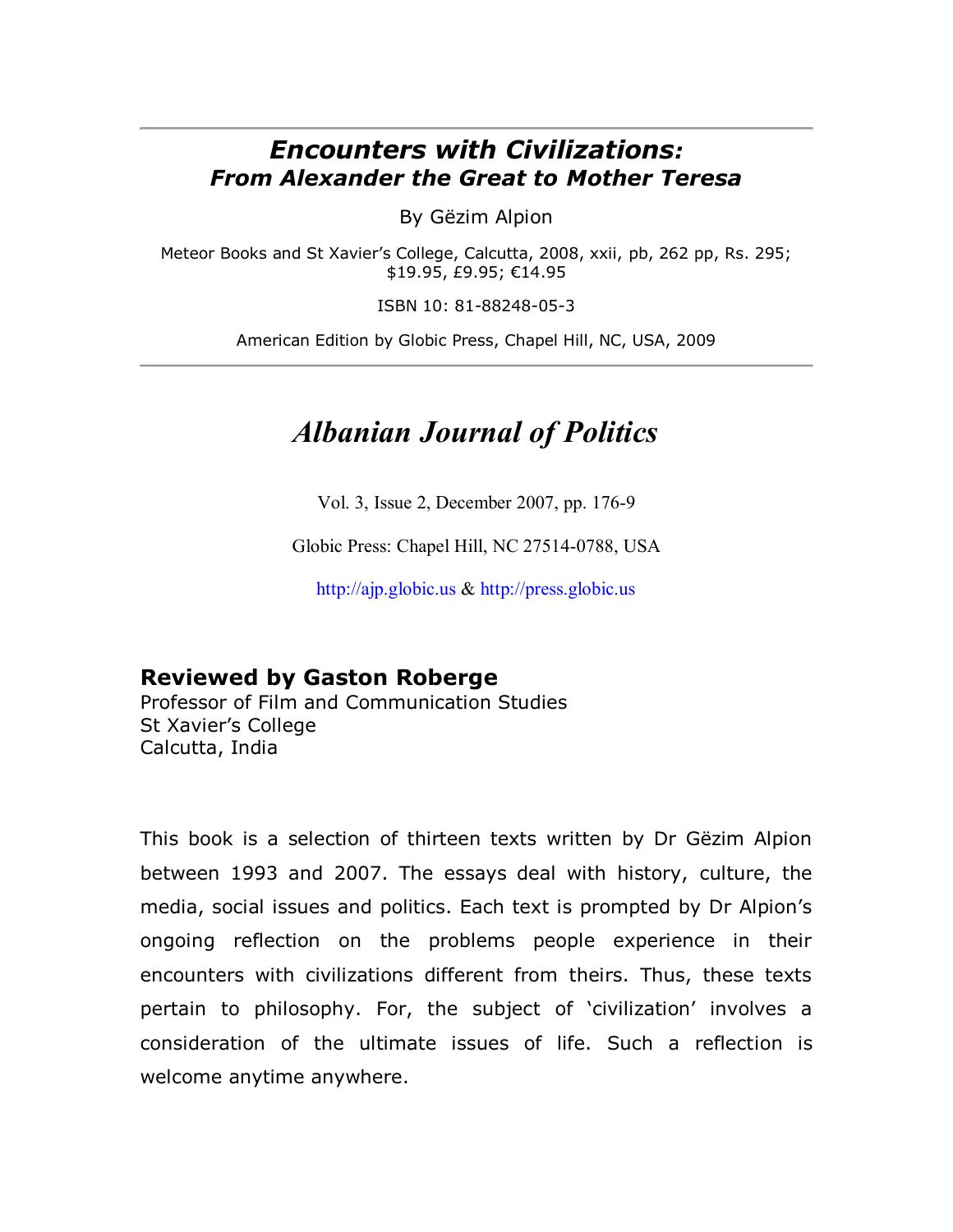The sub-title of the book may surprise: Alexander the Great (356-323 BC), one of the greatest conquerors in the history of humankind, and Mother Teresa (1910-1997), the saintly humanitarian nun of Kolkata. Do they have anything in common? There are many similarities, with as many differences. First, Alexander the Great conquered lands and nations. Through her love, expressed in service, Mother Teresa conquered the hearts of people the world over, across continents, races, religions and cultures. Second, both Alexander and Mother Teresa were from Macedonia. Ethnically both were Albanians, although neither actually lived in what is today Albania. Third, both of them went to India – Alexander in 326 BC, Mother Teresa in 1929 – and both have left their mark there.

Alexander the Great contributed to India's name through the Greek language. For, the term 'India' comes from the Sanskrit *sindhu*, the river. The Persians changed *sindhu* into *hindu*, and the Greeks dropped the 'h'. Thus from *sindhu* eventually came the word 'India', which is now embedded in the Indian Constitution as one of the two names of India, the other name being *Bharat*.

Yet, Alexander the Great left the country soon after his arrival. On the other hand, Mother Teresa made India her home and became an Indian citizen. She was awarded the Nobel Prize for Peace in 1979, and [India](../../../Program%20Files/GuruNet/GuruNetCache/atomicalookup_2222_%5bIndia%5d)'s highest civilian award, the *Bharat Ratna* (the Gem of India) in 1980. She was made an [Honorary Citizen of the United States](../../../Program%20Files/GuruNet/GuruNetCache/atomicalookup_2222_%5bHonorary%20Citizen%20of%20the%20United%20States%5d) in [1996](../../../Program%20Files/GuruNet/GuruNetCache/atomicalookup_2222_%5b1996%5d) (one of only six). Upon her death in 1997, India gave her a state funeral similar to that given to Mahatma Gandhi, the Father of the Indian Nation. In 2001, the Indian filmmaker Amar Kr. Bhattacharya entitled his documentary film on Mother Teresa as *Mother of the Century*.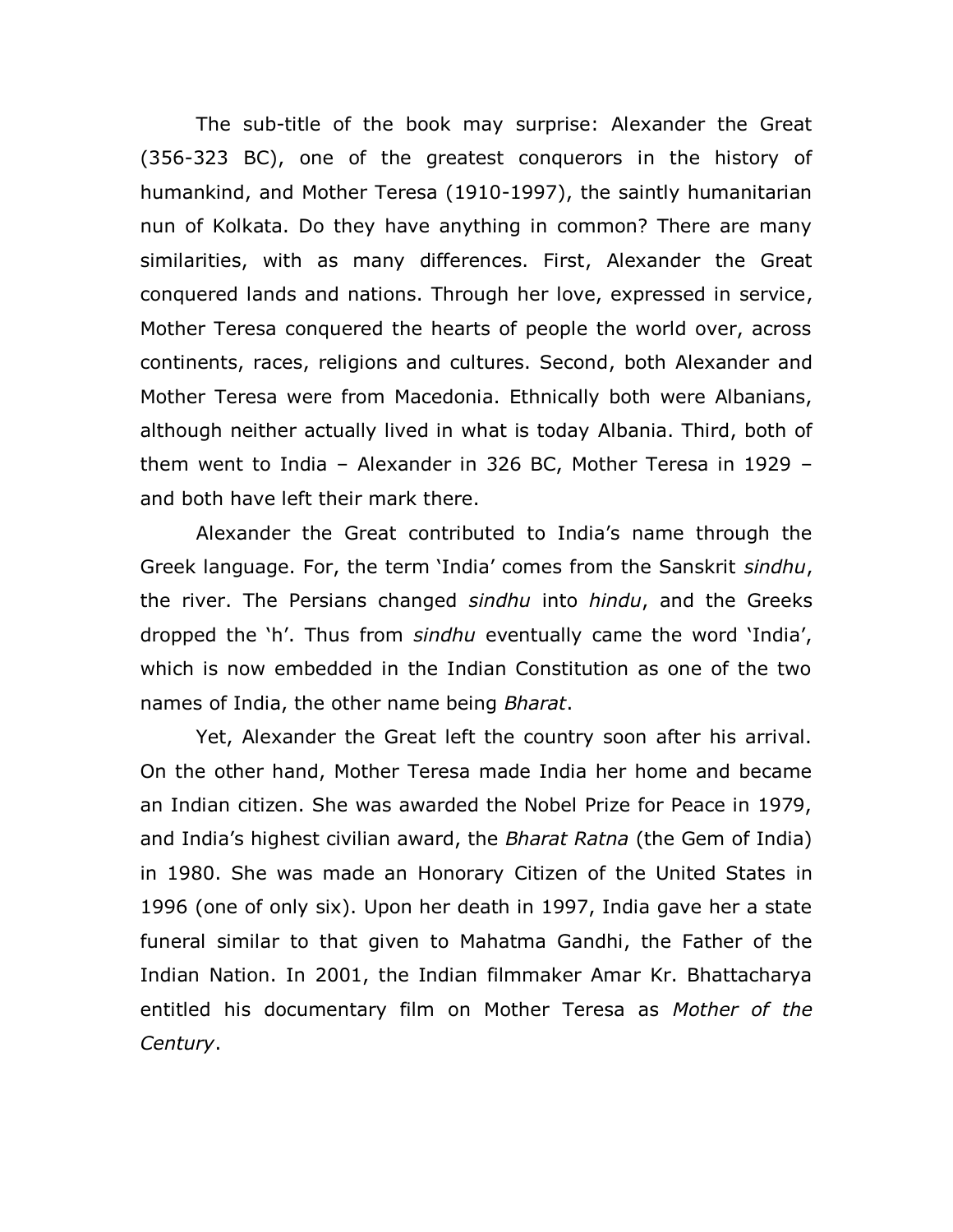One more aspect of the subtitle calls for explanation: the subtitle is not complete. It should read, 'From Alexander the Great to Mother Teresa…and to you, gentle reader'. The encounters with civilizations continue today. And Dr Alpion's writings, dealing with both past and present encounters with civilizations, cultures and human communities, constitute an excellent pedagogy for our time. They provide models to emulate; they analyze the difficulties one is likely to face; they are an irresistible call to commitment and action. One may not always agree with Dr Alpion's opinions, but one can never discard them. One is challenged, whatever the place one happens to live in.

As clearly appears from this book's table of contents, Dr Alpion deals with a variety of subjects. Moreover, he is equally at ease and successful as a playwright, a storyteller, a journalist and a scholar. Dr Alpion is not just a media scholar; he is first a media person. The essays of this selection, organized in four parts, are vibrant with the life, diversity and appeal of present day media.

Part One: Albania. 'An interview with the ghost of Mohammed Ali, former ruler of Egypt' (1993) introduces a theme that runs through the entire collection of Dr Alpion's texts: the Albanians living outside the Balkans, and their relationship with the ethnic group they belong to as well as with the people they have come to live with. Here is the astounding relationship of the Albanian Mohammed Ali (1769-1848) with the Egyptians he ruled from 1805 to 1848. The second essay of this part, 'Kosova – a corner of Europe still waiting for peace' (2003), deals with the political situation in this Albanian region, and how that situation affects the difficult relationships between the Albanians and the Serbs.

Part Two: Egypt. Dr Alpion's seven-year stay in Egypt helped him understand the social evolution of the Egyptians over the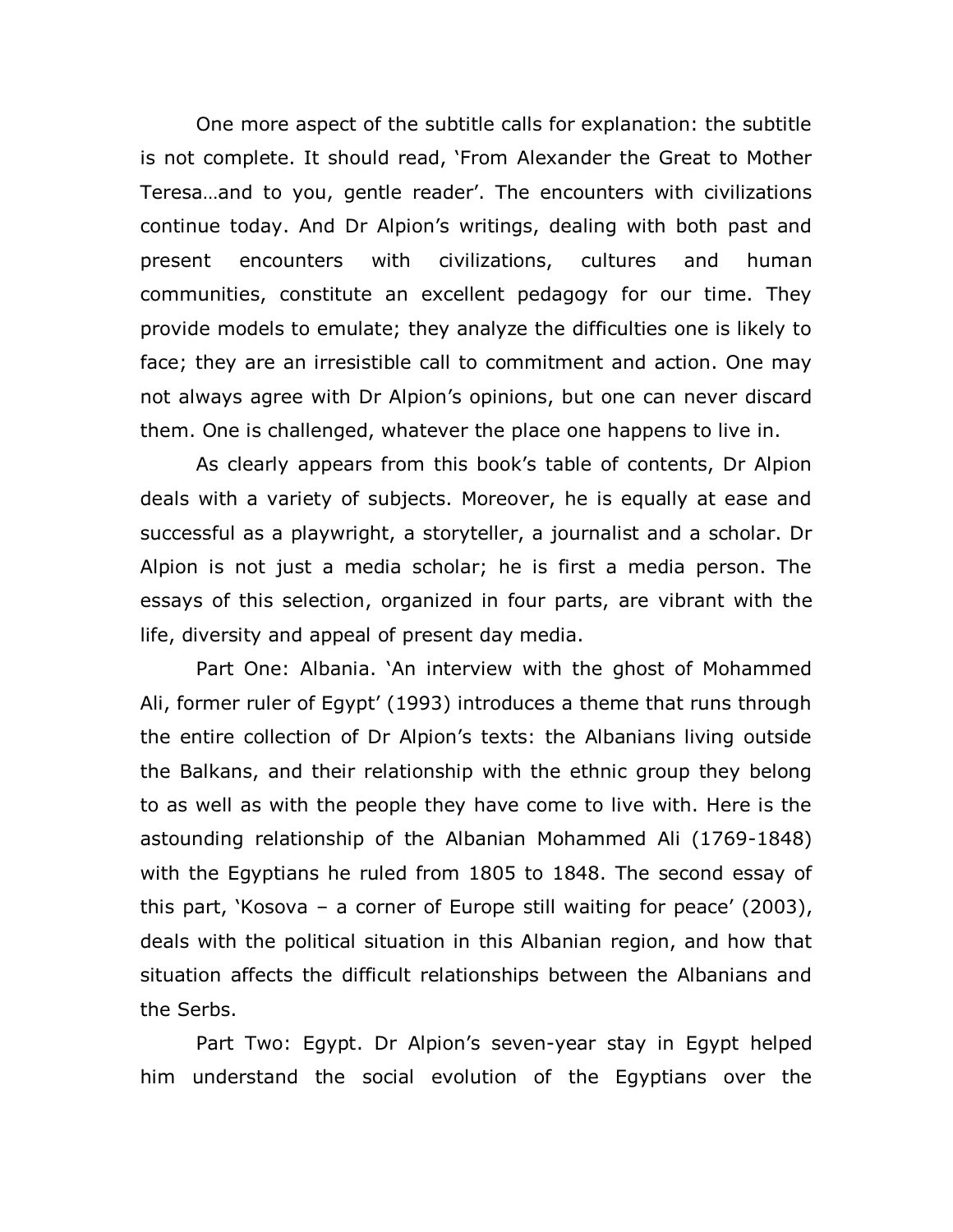centuries, namely, the feeling of 'inferiority' that has been instilled by different conquerors of Egypt on its inhabitants. With at least one exception, Mohammed Ali. That feeling of 'inferiority' and its devastating consequences is what Dr Alpion discusses in 'Foreigner complex' (1993). The three other articles of this part – 'Egyptian coffee shops' (1994), 'The Bride of *Hapi* – female sacrifice and cosmic order*'* (1993) and 'A parade of porters' (1993) – deal with specific aspects of the Egyptian culture. Indian readers will easily note cultural similarities between Egypt and India.

Part Three: United Kingdom. In this part is reproduced Scene 4 of Dr Alpion's play *If Only the Dead Could Listen*, which, sponsored by Arts Council England, was first performed by the Dreamscape Theatre Company at the MAC Theater, Birmingham, UK, in February 2006. The premiere was such an astounding success that shortly afterwards Dr Alpion and Marcus Fernando, the Sri Lankan-British Director, received invitations from several national theatres in the Balkans to tour the region. Theater made it possible for Dr Alpion to express his thoughts more forcefully than in an academic essay. The drama depicts the 'foreigner complex' as experienced by Albanians – from Albania and Kosova – who seek refuge in the United Kingdom. The two complementary essays on the images of Albania and the Albanians a) in English literature from Edith Durham's *High Albania* to J. K. Rowling's *Harry Potte*r (2002), and b) in the British Press in the new millennium (2005) are two perfect examples of what in literary circles is called 'imagology'. These images have a deep effect on the identity of the people concerned, and at times result in a foreigner complex.

Part Four: India. Part four begins with a short piece, entitled 'Oh! not Calcutta!' (2003), about Mother Teresa's supposed negative impact on the image of Calcutta. Calcutta (now Kolkata) has long been